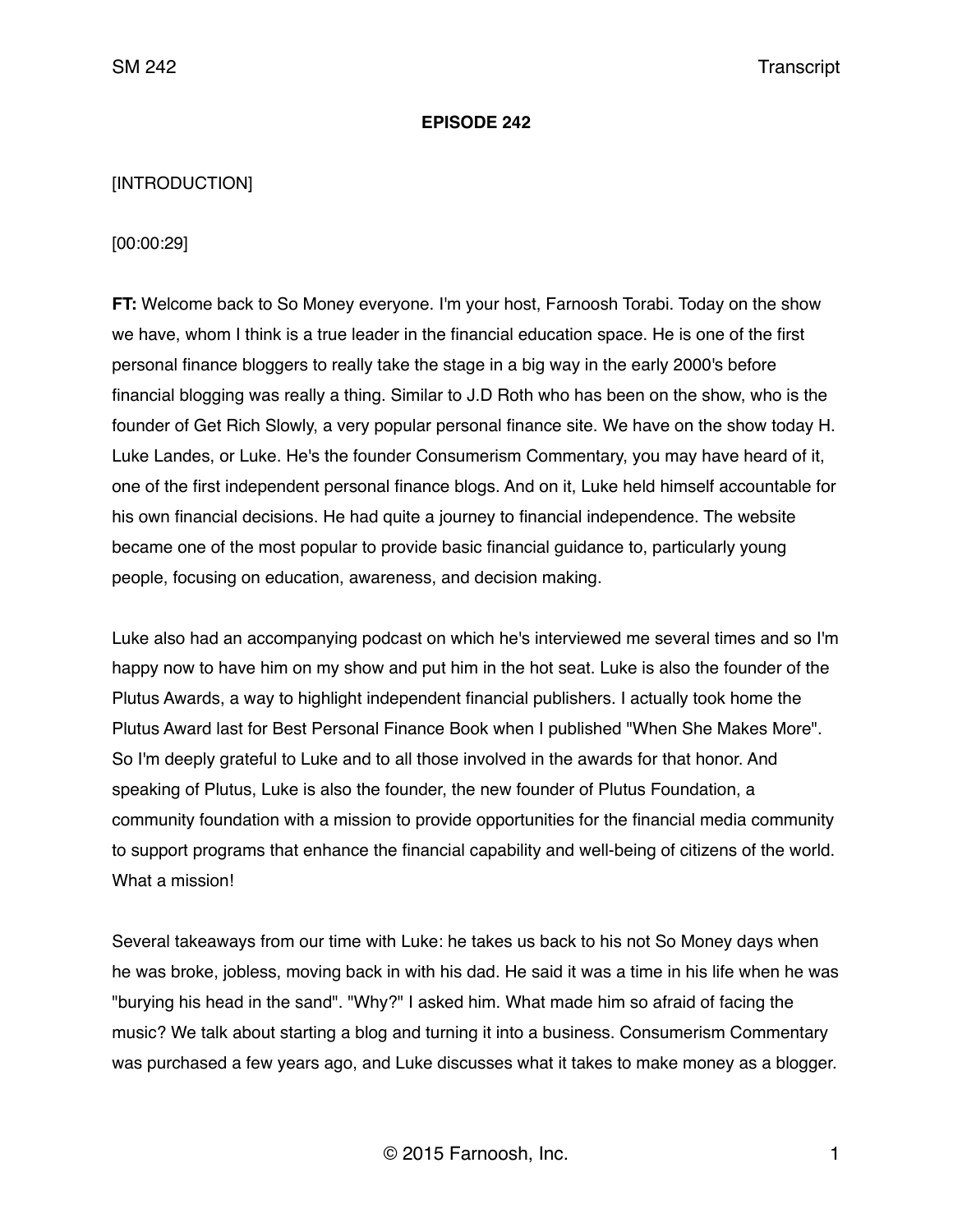And with the launch of the Plutus Foundation, Luke aims to spread financial awareness. What does he see today as being the greatest financial need in the marketplace?

Here we go, here is Luke Landes.

[00:02:57]

## [INTERVIEW]

**FT:** Luke Landes, welcome to So Money. So nice to have you on my show this time. You've been very generous in the past having me on your blog in Consumerism Commentary, so I'm really honored to be able to pay back the favor.

[00:03:14]

**LL:** Oh no, not at all. I'm honored to be on your show. It's such a great show. I'm happy to be here.

[00:03:20]

**FT:** Let's start by learning more about the Plutus Foundation. This is a new venture for you, very exciting, extremely philanthropic. Share with us the mission and why you wanted to start this.

[00:03:30]

**LL:** Sure. Plutus started with an awards ceremony and in fact it started six years ago and before there was a conference for our community, my thoughts behind the Plutus Awards was to create a way for the community to come together, appreciate each other, the work that we all do and to give this idea of independent online publishing a little more of a boost and representation amongst the wider more traditional media.

Because for a while, independent publishers didn't have as much recognition as I thought this community should have. There are great writers who may not be employed by magazines and

© 2015 Farnoosh, Inc. 2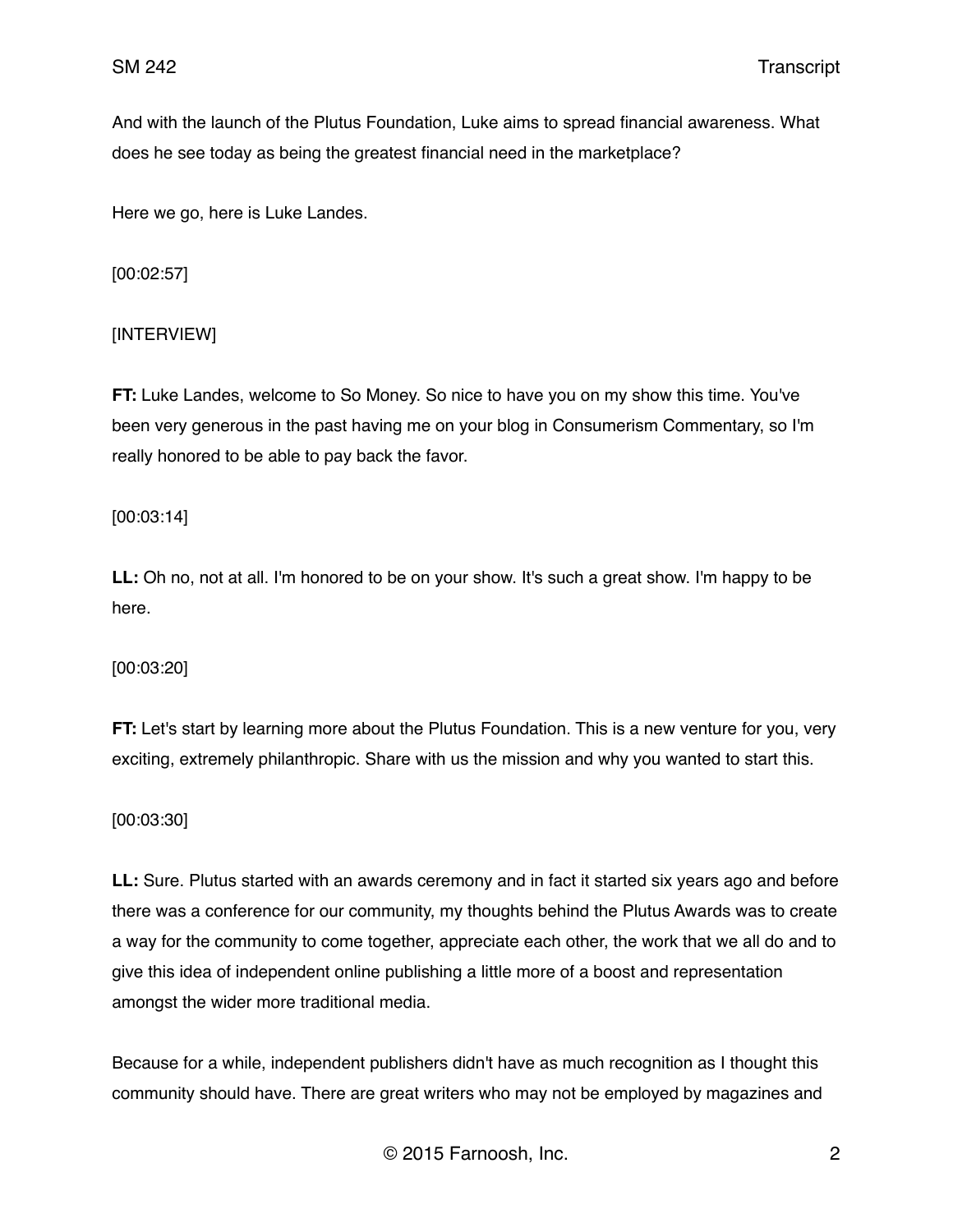newspapers and there's a lot of great information out there and the Plutus Awards would be a way for us to celebrate that. We can move the community forward by paying attention to those who are doing the best work and at the same time, it would give some of these expert independent writers an opportunity to show appreciation for the products and services in the financial industry that we feel are the best and that other companies should emulate.

That's why there are two sections to the Plutus Awards. The first is to honor independent publishers, podcasters and the other is to show appreciation for the products and services that we think are the best.

# [00:05:11]

**FT:** And now you have launched Plutus Foundation. Tell us about that. That's really a broader mission and it just recently got its 501(c)3 designation.

## [00:05:21]

**LL:** Yes, I'm super excited about that as well. The Plutus Foundation started because I have been trying to think of how I can leave a legacy while still remaining involved with this financial community, even though the site that I founded Consumerism Commentary were sold several years ago. I still want to stay involved, charitable giving and charitable missions were always a part of what I did with Consumerism Commentary. I wanted to find a way for me to continue doing this and spreading this important mission. The mission of the Plutus Foundation is to provide opportunities for the financial media community to support programs that enhance the financial capability and well-being of citizens of the world.

It's a very general mission, but that's on purpose because this will give away for the board of trustees and for the steering committee to come up with what might be most needed at any particular time in terms of financial need across the world, and deal with it directly in that way. It provides an opportunity for other independent bloggers who are doing well with their businesses and their blogs to pull their charitable resources together and eventually creating the endowments that will continue to support the things that we feel as a community are important to us forever.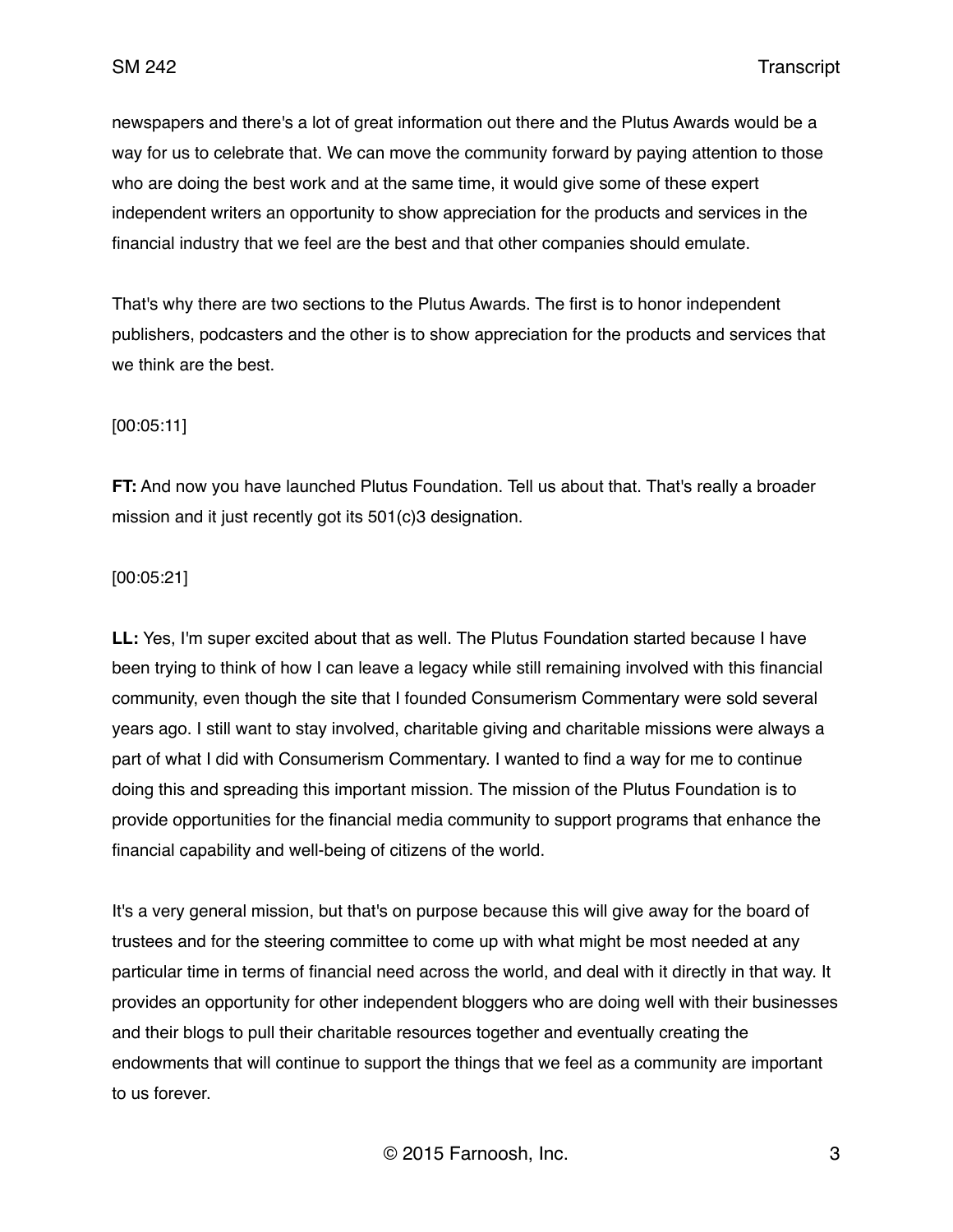SM 242 Transcript

### [00:06:56]

**FT:** What do you see as one of the greatest financial needs out there if you had to pick one? I knew this is going to be a collective decision but according to you, what do you think is something that is in dire need?

#### [00:07:09]

**LL:** Well, financial literacy is an issue that's important to my heart and I think that a lot of efforts tend to not work well. That's probably putting it a little lightly. Financial literacy efforts tend to fail especially when you look and see some of the results over time that we get from very popular efforts and very well meaning such as putting financial courses as required in high school curricula. There are some problems and there's some specific reasons why trying to teach people to stay out of debt and use good decision-making when it comes to their money don't work across a variety of communities throughout the country.

Financial literacy is important, but I wanted to go about it a very different way. One of the things that I think would work better than say putting classes in schools is to build programs directly within communities. Part of the problem with anything you learn in school is that if you go home and education isn't a priority and the lessons that you learned aren't reinforced by your home life, then the things you learn in school don't really stick with you. By working with community leaders and with organizations – I'm just throwing out a few here like big brothers, big sisters or the boys and girls clubs – and work with them to develop programs within the community where the role models dealing with the financial issues are people from the communities, people respected and people that kids look up to and will hopefully see as role models that teach them how to live their life more financially responsibly.

That is why instead of looking at just doing a pure charity, I turn my ideas towards the foundation because that way we can support organizations who are already within communities doing great work instead of coming in as outsiders and going into community and trying to leave lessons and then leave and then not provide any role model support which is what's really necessary, I believe.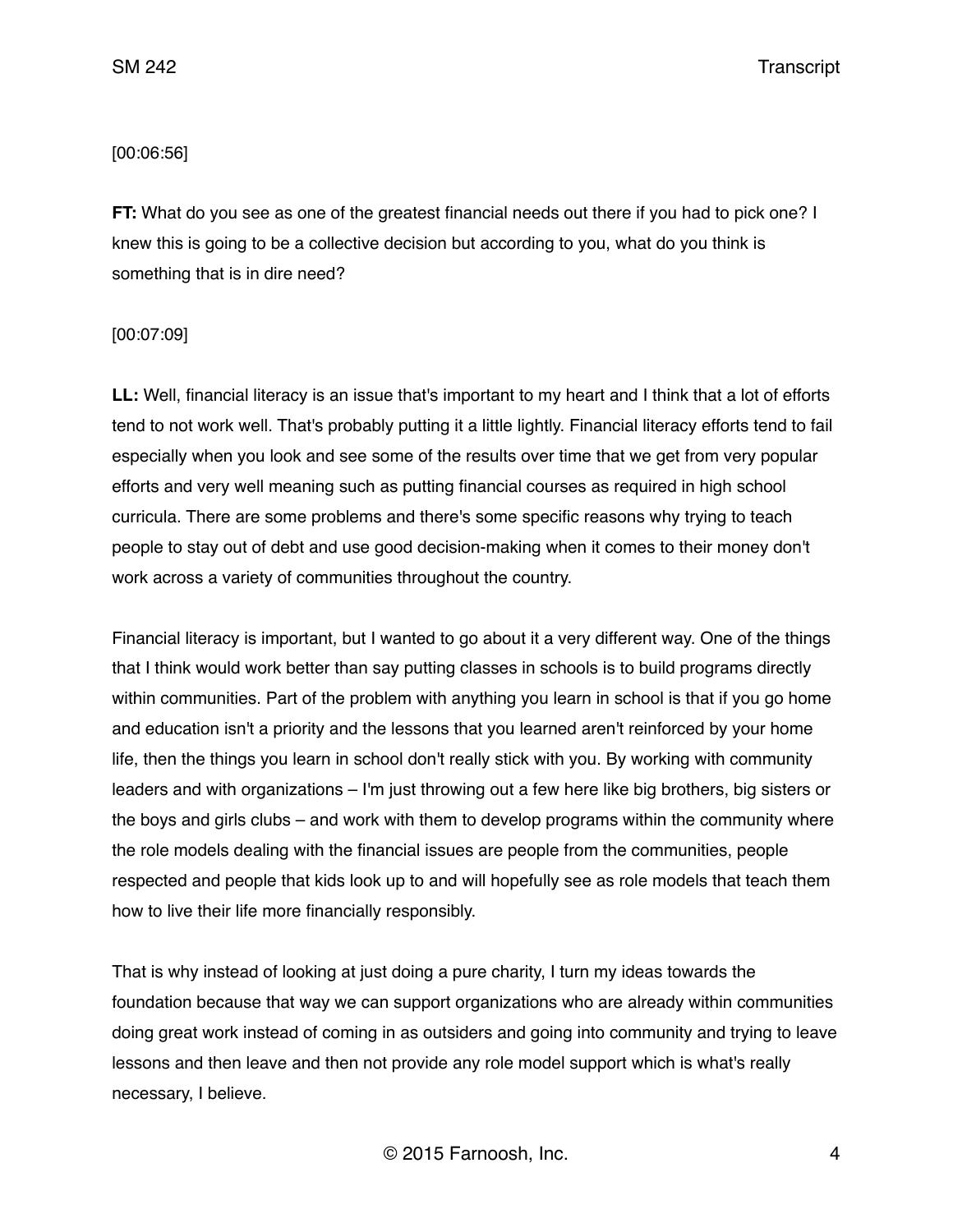SM 242 Transcript

So that was my initial approach to the charitable issues, but like we already said, that's only my personal approach and that with a board of trustees and a steering committee, there's an opportunity for lots of voices to be heard in terms of how we're going to give support going forward.

## [00:10:01]

**FT:** How did you get started in this area, Luke? I know for years you ran the blog Consumerism Commentary, your reach was outstanding, the content was very, very powerful. What made you want to enter this space? Let's go back a little bit and talk about how you got started.

## [00:10:18]

**LL:** It's funny that you said space because there wasn't really a space when I started. Well, there was space and that there was nothing out there. What triggered Consumerism Commentary was several things – first of all was the issues I was dealing with in my own life. I have found myself in a very precarious financial situation and I came to a realization when I hit my personal rock bottom, that I needed to figure out how to claw my way out of that hole.

This is around the turn of the millennium, I had started reading more about money management online and one of my favorite locations to go to read great information wasn't necessarily the financial columns in the newspapers and it wasn't the investing magazines, it was The Motley Fool which had message boards where just about anybody could write whatever they wanted and discuss great things. There is a living below your means message board which I think I spent a lot of time reading.

At this time, I had already been a blogger. I've been blogging for a few years before that and even before blogging was a word, before there was a software called Blogger, I have been creating websites and updating them. So I thought, "Wouldn't it be a good idea if I could start a new blog and this one would be about my own financial journey?" My own journey towards improving my finances. As far as I knew, no one had done this before and I wasn't really looking for a community. I just wanted to get my thoughts out there. There are a lot of other blogs I have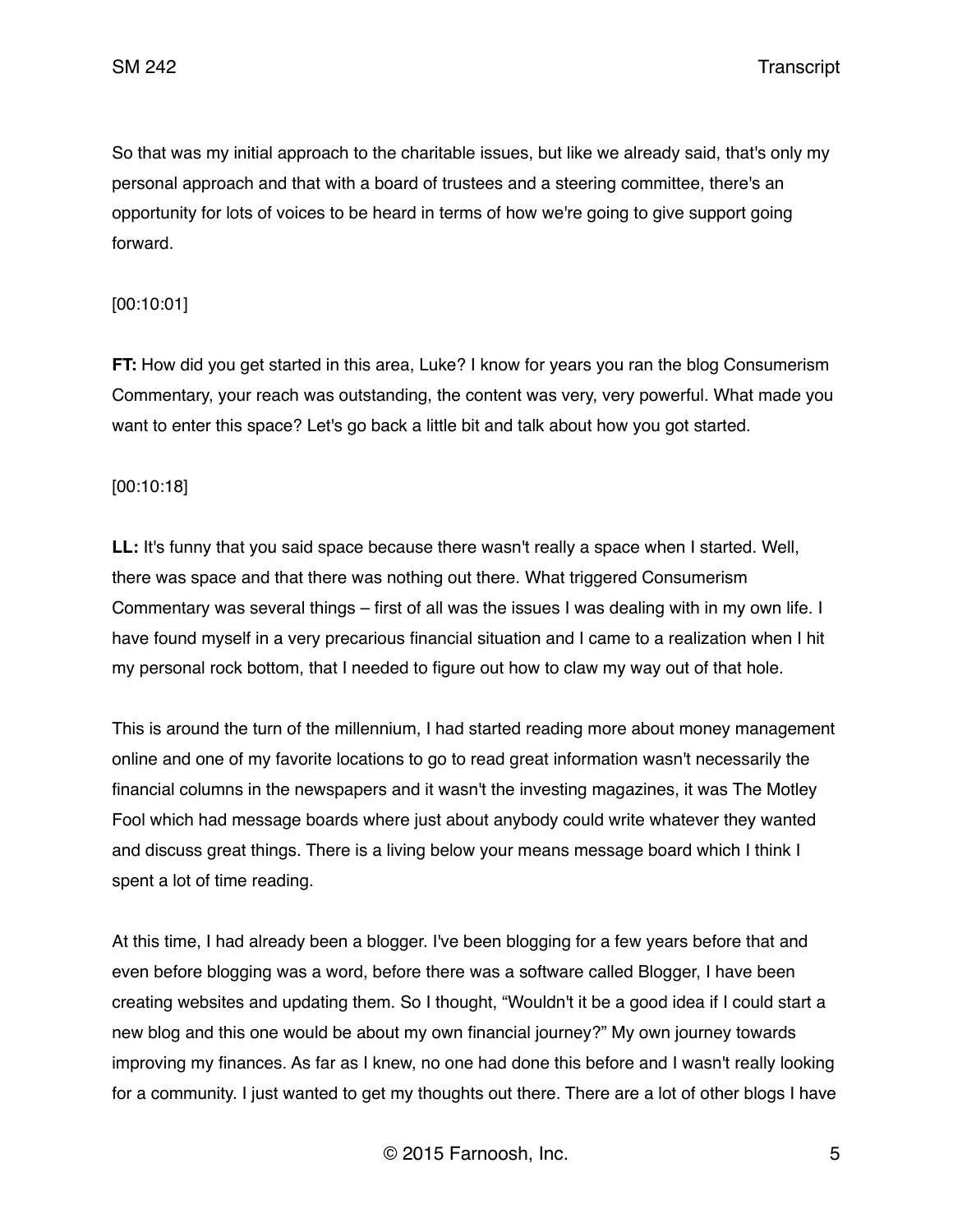SM 242 Transcript

tried. I had a personal blog which was I continued updating for years until Consumerism Commentary kind of took over my life. But I have tried different things like a fitness blog just to track how I was doing towards getting in shape and it never really caught on.

But the financial blog just seem to catch something. This was at a time in 2003, five years before the recession hit. What ended up happening is that more and more people started being concerned about their own finances, more and more people started getting introduced to blogging because it became very popular after the 2004 election cycle. So over the years, this huge community grew out of financial blogging and just didn't exist when I started. It was really fun to be on the forefront of what ended up being this great movement and now there are so many great independent financial writers, so many great bloggers and they've all been inspired by their own lives and the blogs that have come before them and it's great to have been a part of it.

### [00:13:26]

**FT:** Luke, let's talk a little bit about your financial philosophy as somebody who did have a lot of years under his bell writing about money and interviewing a lot of people about money. What would you say is your number one financial philosophy?

#### [00:13:40]

**LL:** That's a good question and I think this came much more clear to me over the years as I spent everyday writing and introspectively looking at myself and thinking about what's really important. I think what it came down to is something that came right out of my personal situation. I just put my head in the sand when things started getting financially rough for me and I thought that the more I ignored things, life would be fine and things would just go away and I wouldn't have to deal with it. Obviously, that's not how the world works and I had to grow up a little to learn that.

For me, the philosophy comes down to one main thing which is just start paying attention. As long as you become aware, you can look at yourself and you can self-evaluate and you can start to figure out what you need to do to move forward. I think there are other rules of thumb

© 2015 Farnoosh, Inc. 6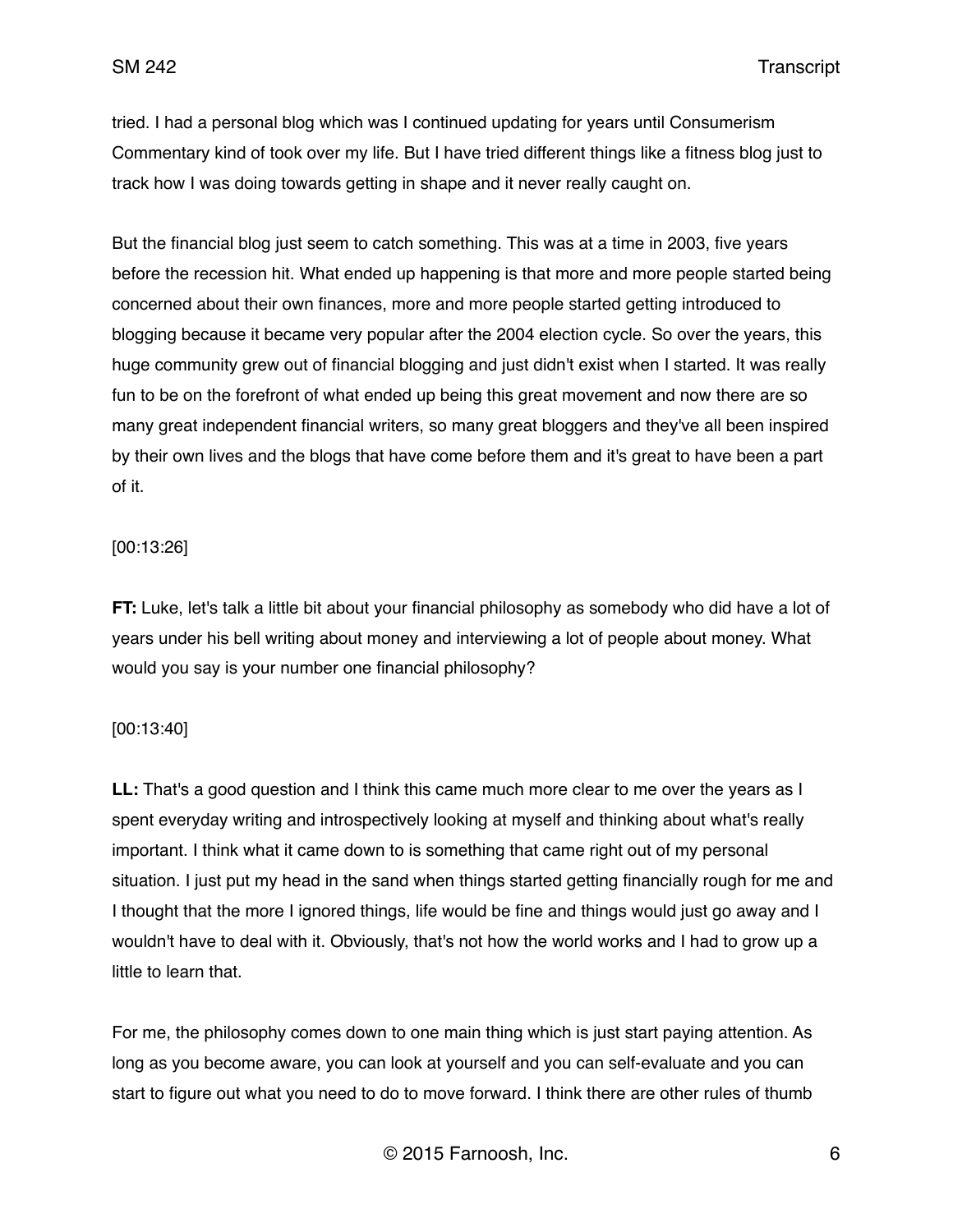and other messages that people tend to like like, "Don't spend more than you're earning." I think all of those types of rules are great, but none of this would even be possible if you're not paying attention. If you keep your head on the sand and you're not aware of what's going on around you, nothing that anyone tells you will ever make a difference in your life. You just have to start looking at yourself and start paying attention.

[00:15:24]

**FT:** Why were you putting your head in the sand? I'm curious. What was emotionally going on in your brain?

[00:15:29]

**LL:** That's a good question. I was actually working for a nonprofit. This is again around the turn of the century and I have made some bad decisions, I wasn't earning a lot of money, I was living far away from this nonprofit where this office was and my financial situation was just getting worse and worse and I had student loan debt to pay off and I wasn't doing it, I had credit card debt, I was taking cash advances from my credit card because I needed to pay the rent and the more this was getting worse, the more I just tended to ignore it. I had speeding tickets that I wasn't paying off, it turned out my license was suspended and I didn't know it because I have moved and I never changed my mailing address.

There were so many decisions which eventually lead to me losing my job, losing my apartment, losing my girlfriend and losing my car. I'm losing those in no particular order, but those are all things that happen to me within the span of about three or four months. I had to move back in with my father who had recently just moved in with his relatively new life partner at the time. My parents were divorced about 15 years ago and they're both happy now with new partners, but my father had just met and moved in with his new girlfriend. So, I felt myself being a burden on them.

[00:17:14]

**FT:** Third wheel.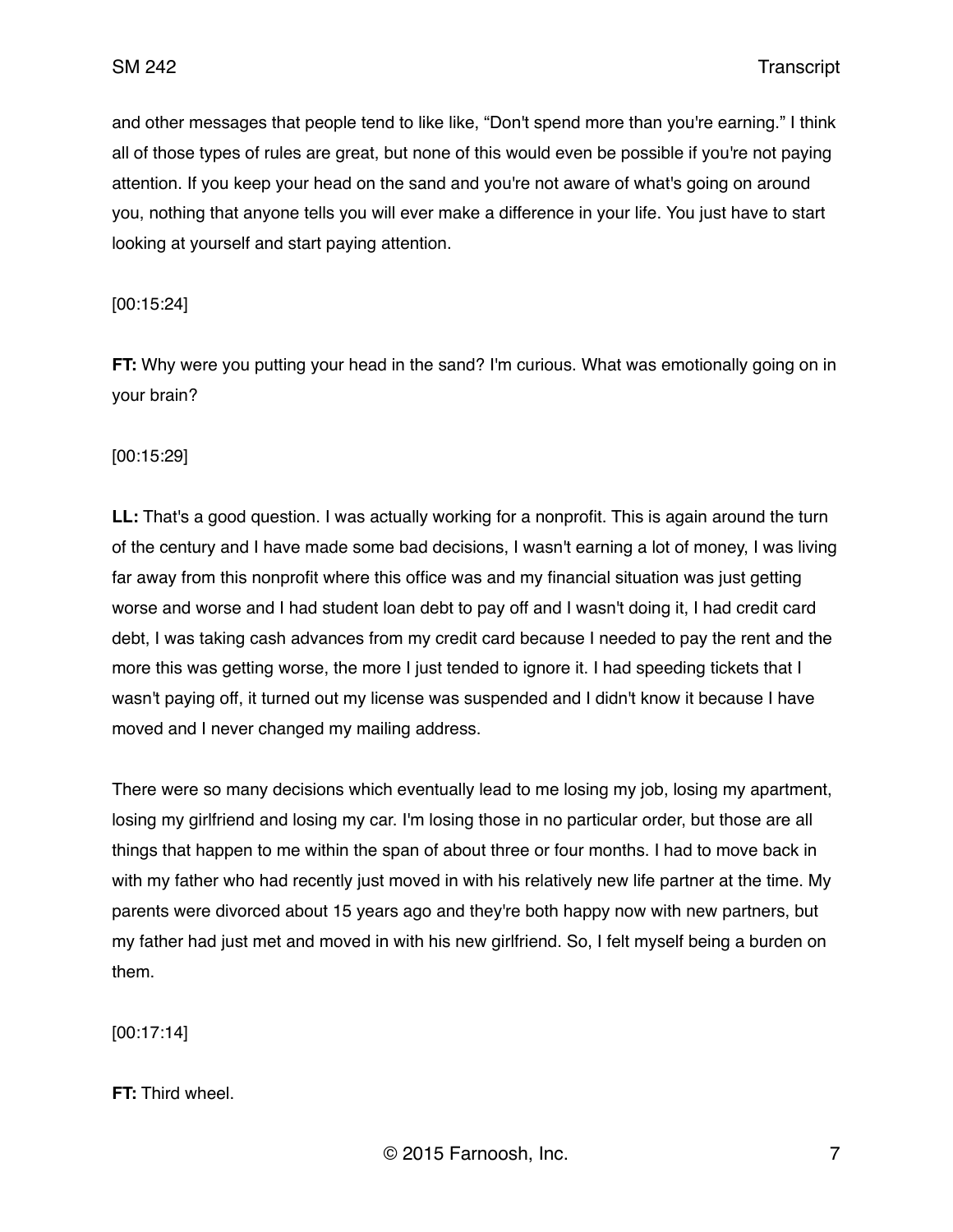[00:17:15]

**LL:** Yes. I didn't want to stay there long. I knew I had to make some changes in my life fast. It was quickly going downhill.

[00:17:23]

**FT:** How old were you at the time?

[00:17:26]

**LL:** I was about 23 or 24.

[00:17:31]

**FT:** This segues us to my next question, which is that along the way, perhaps you weren't given the education that you felt you needed to help you through this time early on in your life, what was your exposure to money growing up? How would you characterize it and what's your biggest money memory?

[00:17:48]

**LL:** That's a good question. I don't feel that I had an unhealthy money education growing up. I feel I just didn't put a priority on it. I decided to go to school to study music education which I think is a great endeavor and I wanted to be involved in nonprofits from the very beginning. However, I was probably not in the financial situation that would make it easy to do so. Intellectually, I knew about debt, but I never had the experience of dealing with debt. My parents didn't share with me their own financial issues, but I'm a pretty smart kid – at least I thought I was. I was probably too smart to deal with money and that's probably part of the problem.

I figured things would work out if I just followed my dreams to do what I wanted. In a way, that's still a good advice for a lot of people but you have to take a practical look. I wasn't very practical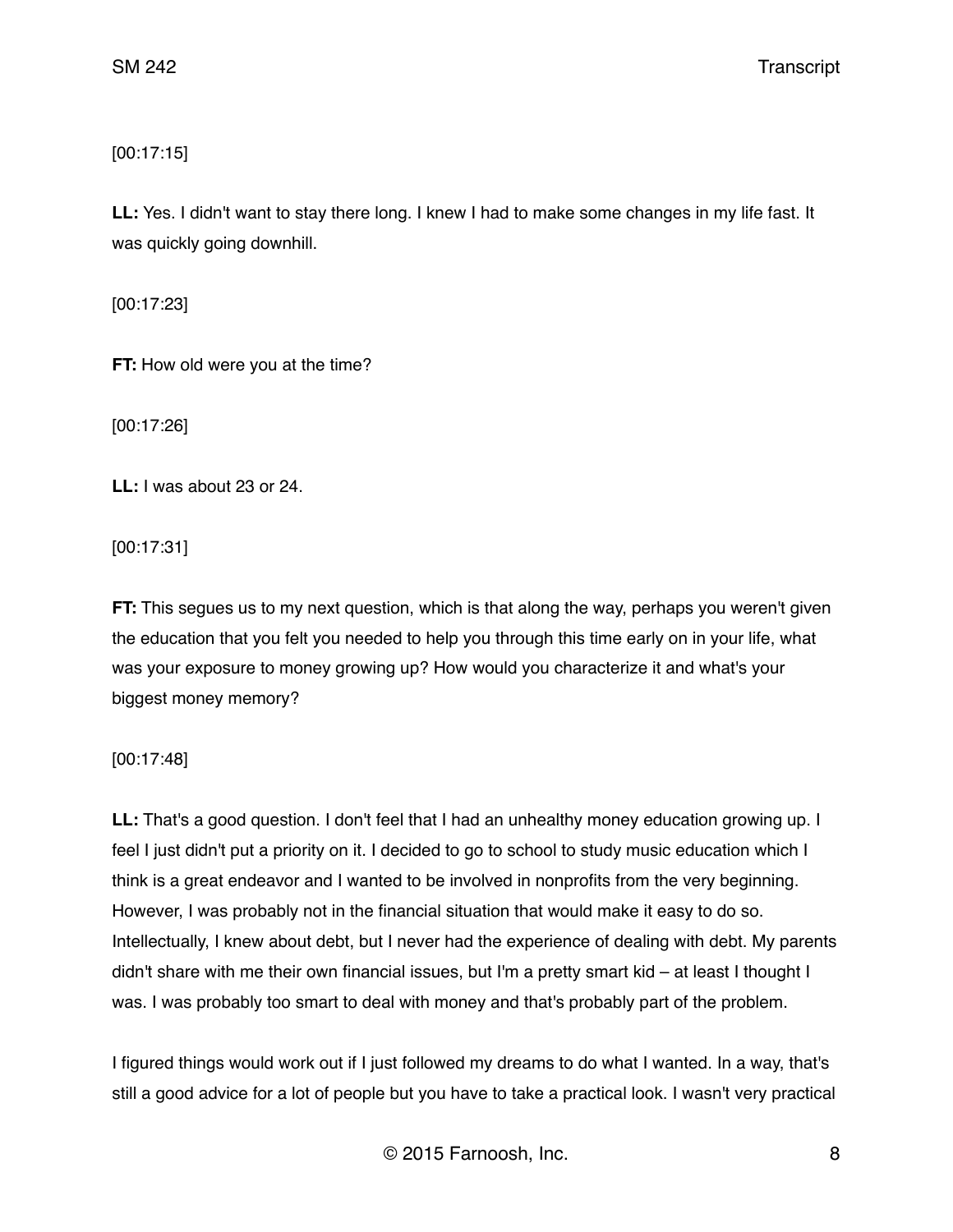and I spend the time doing things that I wanted to do regardless of what my responsibilities were, which is just the way I was and even today people say I still have my head in the clouds and aren't always as grounded as I should be.

There's a point where that's just your personality, you're a dreamer and you do things like that, but at the same time you got to be grounded especially when it comes to something very realworld like financial issues, otherwise you end up in trouble and nobody is going to be able to save you.

#### [00:19:39]

**FT:** What was your moment, your money moment that you felt you turned a corner? What was that first moment like for you? Was it when you moved out of your dad's place finally? Regained your job license, car? At what point did you feel like you had turned a corner for the better?

## [00:20:00]

**LL:** That's a good question. The recovery for me was pretty slow and gradual because once I lost my job and lost my apartment and went through everything that I described earlier, basically it came down to you need to find a job that is accessible by train and has the potential to support you financially. I got a job for a financial company, just a couple of train stops away. From there, that's the first point that, "I started to realize that I have a potential here now to support myself and eventually support some of these dreams that I still have" like working with nonprofits and being involved in the arts.

So, that started me out on the path and the corner that I turned, it was a slow turn because different pieces fell into place over a long period of time and probably the biggest one – there were some major turning points and the first is probably when I realized that not only could I share my thoughts online about my own personal finances and help people, but I can actually leverage that as a business. That never occurred to me when I started. These days, people don't even start a blog if they don't think they can earn money from it, but that wasn't the case back in the early 2000s. When I realized that there was an opportunity here to build a business out of something that I love doing, writing online, that was a really important moment for me and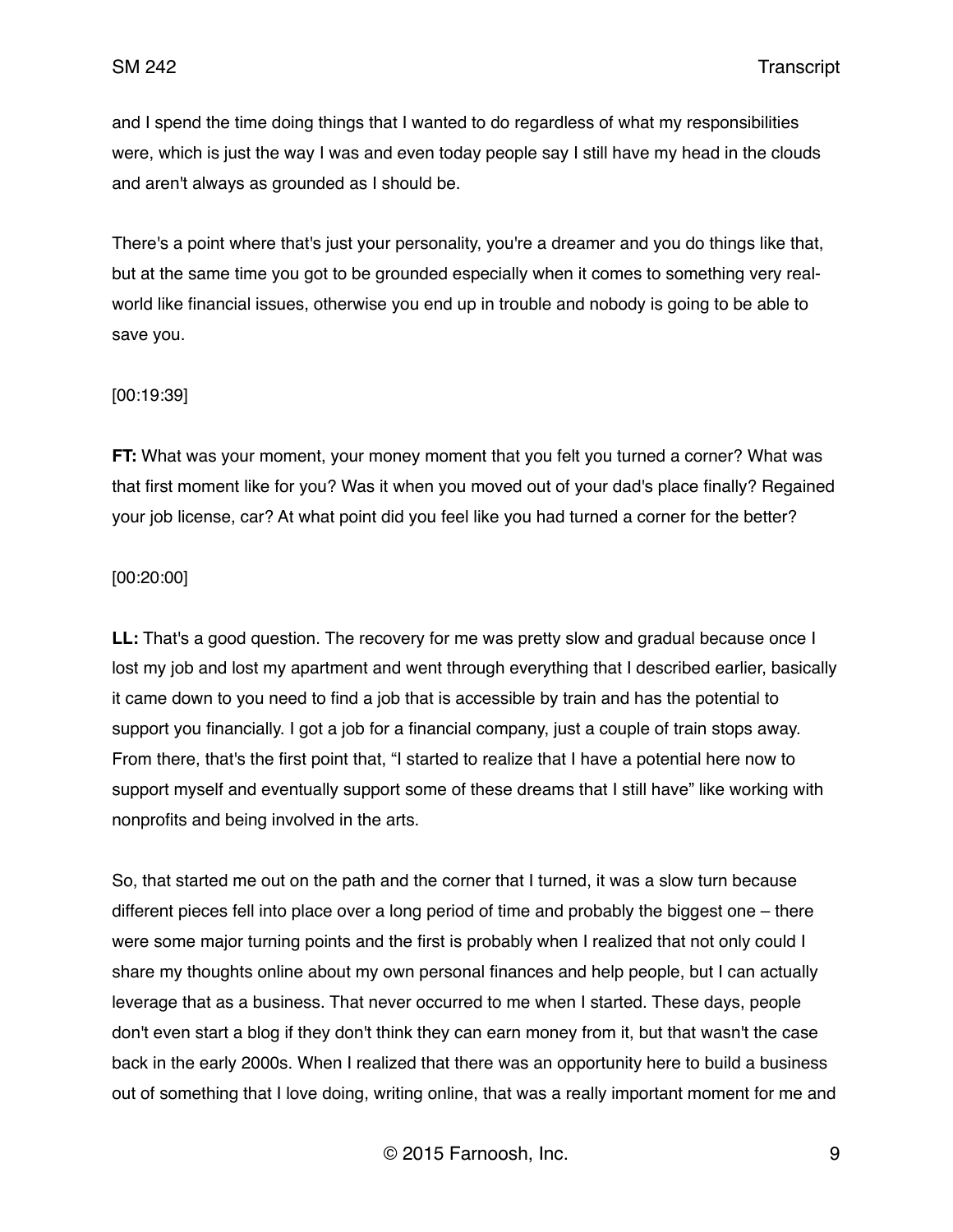again it took a long time from that point for it to be a sustainable business. I didn't quit my day job until 2010 so that's about six or seven years after I started earning the first penny from the website.

That was another turning point when I quit my day job. I probably could have done it sooner, but I wanted to be safe and I saw the risk in this and I just wanted to have a cushion for myself in case things went bad because you never know when it comes to [inaudible] online.

## [00:22:09]

**FT:** Sure, absolutely. How did you monetize the site primarily? How were you in business with the blog?

## [00:22:16]

**LL:** Mostly it was advertising and there's different forms of advertising that you can earn money from with a website. It started off with AdSense and at the time, bloggers were first starting to add AdSense onto their sites and first dabbling with monetization because a lot of publishers were worried at the time that they were to alienate their readership. If you had a pretty big readership, that's something that you'd be concerned about. You wouldn't want to just throw up an advertisement and for someone to say, "Look, this website has sold out to big companies and we don't want to read this website anymore."

I found out that as long as you keep providing great articles and great content and give people the reason to keep coming back, the sensitivity isn't as there as much as we thought it would be. Just over time, advertising grew. I mentioned the recession before everyone started being concerned about their personal finances and traffic visitors to the website, mine and many others within this personal finance space just grew immensely and advertisers were very, very interested in getting in front of a well-intentioned audience.

[00:23:36]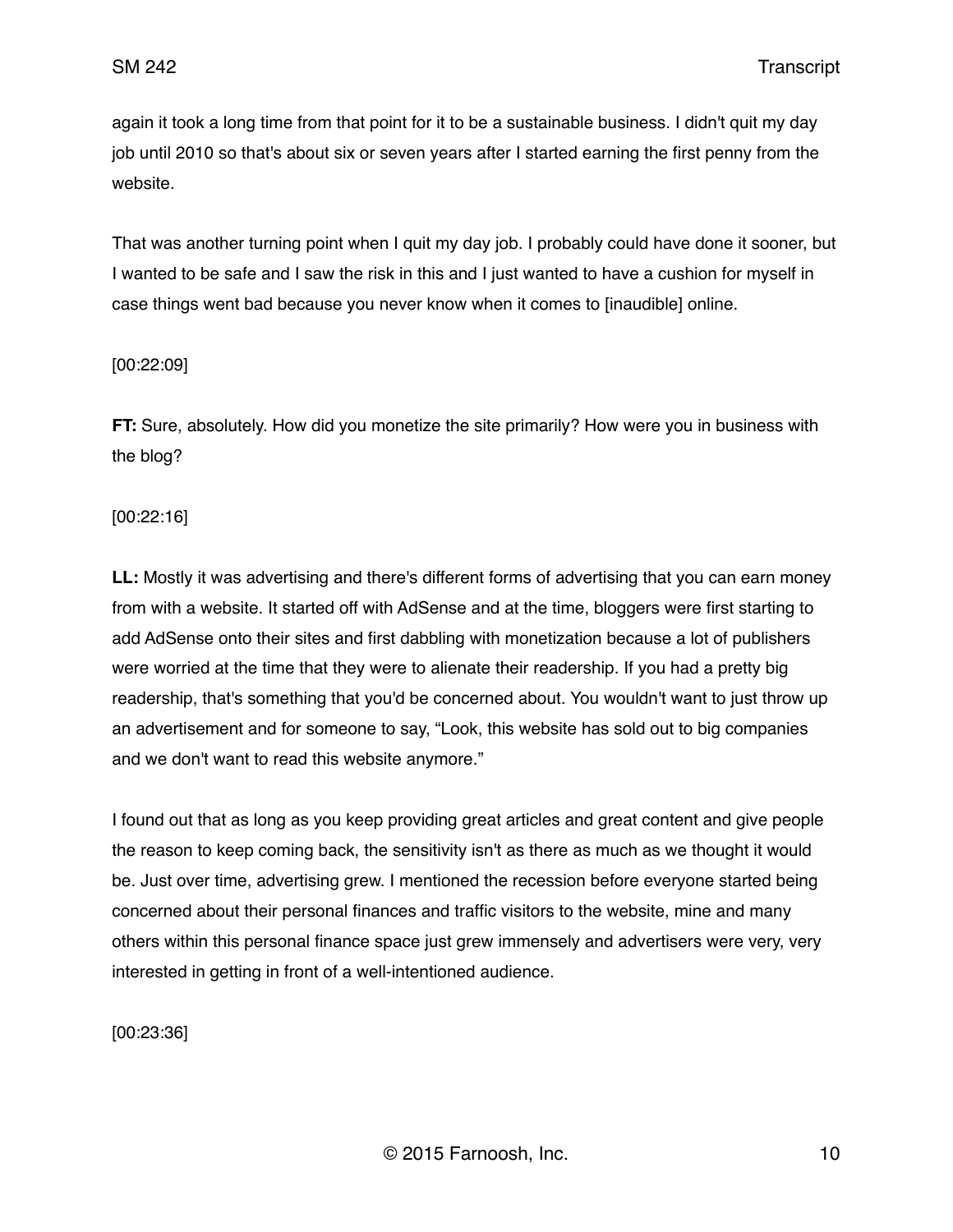**FT:** Oh yes. I would say my career even just really took off during the recession. It was also the time when I got laid off, so I experienced both ends of the spectrum. I experienced getting a pink slip and then I also experienced being extremely busy and making some nice income during that time because like you said, everybody and their cat was interested in personal finance, so it was in some ways very opportunistic for people in this space.

What would you say, Luke, is your number one money habit? Something that you practice on a consistent basis that helps you directly with your financial well-being?

#### [00:24:16]

**LL:** Probably always checking in and by that I mean just making sure that my finances are doing what I expect them to do. I check my accounts almost everyday, at least several times a week now. One of the problems that I had with my life as the person behind Consumerism Commentary is that in order to review financial accounts and give the best information to my readers, I had to open up a lot of accounts across a wide variety of financial institutions. A lot of banks I would review, savings accounts and I wanted to open accounts. Every time I reviewed something, I wanted to have a personal experience with it. That left me with several dozen financial accounts – savings accounts, checking accounts across I don't know how many banks.

But one of the first things that I started doing when I was moving away from Consumerism Commentary was to consolidate all of that. Between just checking my accounts regularly, and consolidating, and keeping things as simple as possible, those are the keys for me to staying on top of my finances and making sure I'm going the right direction today.

[00:25:32]

**FT:** Forgive me as I don't know this. Maybe I should. What happened to Consumerism Commentary? You sold it? Are you still doing it?

[00:25:39]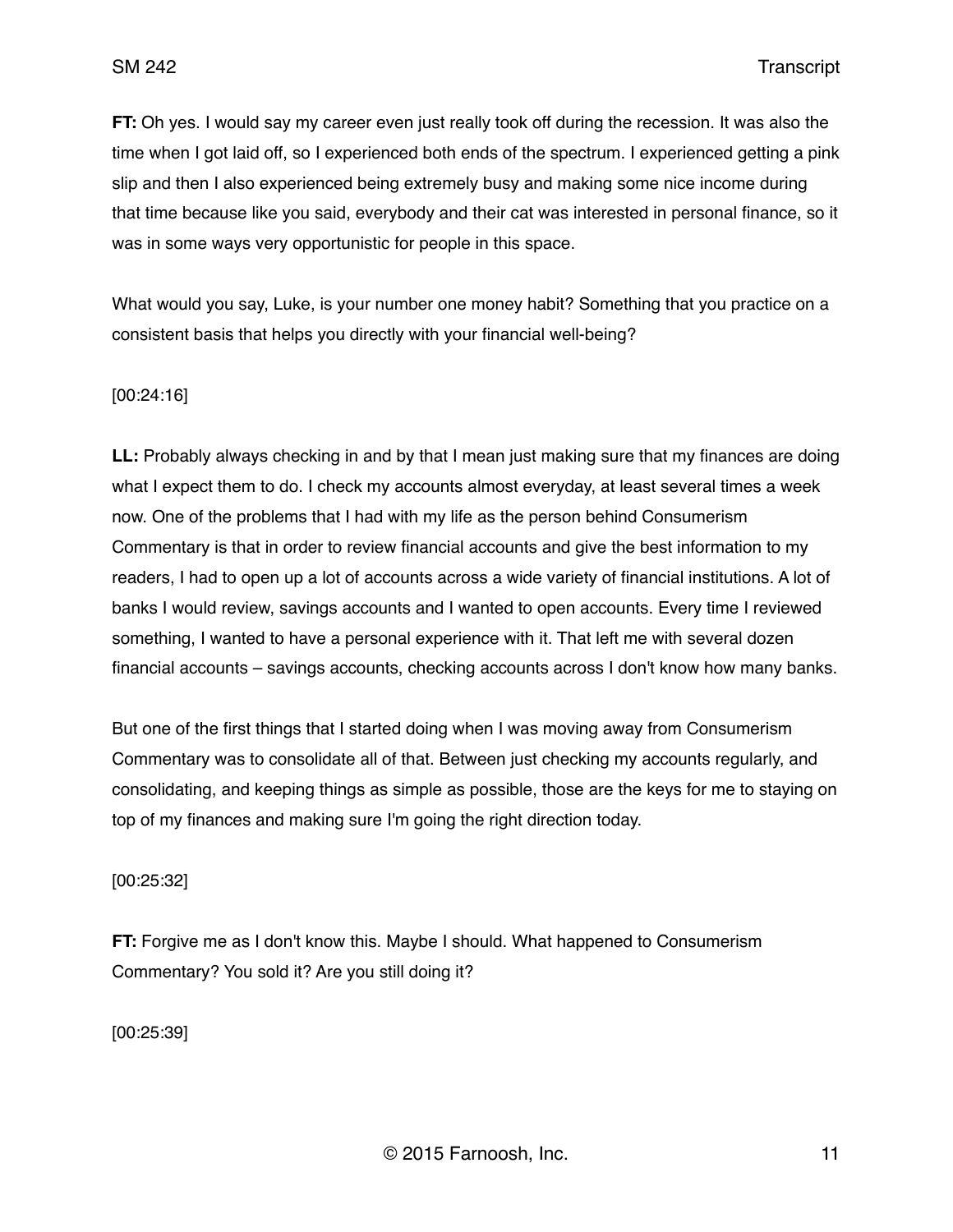**LL:** Yes. Well, in 2011, I sold Consumerism Commentary to a company and this is all information that's widely out there now so I'm not telling any secrets, but it's the same company that now owns Get Rich Slowly and a few other financial blogs. They've been a great company to work with and after I sold the website, I continued to do pretty much what I was doing except handling the advertising side of things. I wasn't handling anything business-related with the website, I was still continuing to write articles every week, several week, continuing to promote the website and get people to come visit and interacting with other people on behalf of the website.

I did begin to pull away from it soon after the website was sold and as of now, I'm no longer writing for the website, which is actually news about a month ago. I'm moving forward now and focusing my time on the Plutus Foundation. Consumerism Commentary is still a great site and all the content is going to be there and perpetuity as far as I know, so there's certainly enough for people to read through and get addicted to now. They have some other writers that will be contributing to the site going forward.

#### [00:26:59]

**FT:** Very briefly, can you share how a blogger can go about finding someone to buy the blog? When are you in business to that extent and when you become attractive to a company that would want to come in and take over?

#### [00:27:15]

**LL:** That's a good question. I certainly didn't start out on a path to build a business and then sell that business when I started Consumerism Commentary, so I've been learning as I went along and I don't consider myself a good business person at all. This was all very new to me in terms of building a product or a business and then selling it. But there's always people willing to purchase a business that is producing some sort of revenue. There's always a market for it. The problem will be finding someone who is willing to pay what you think that revenue is worth.

It worked out for me – again I try to look forward and look to the future. I see in terms of business, there's a lot that still can be done with blogs, but I think that the future is going to be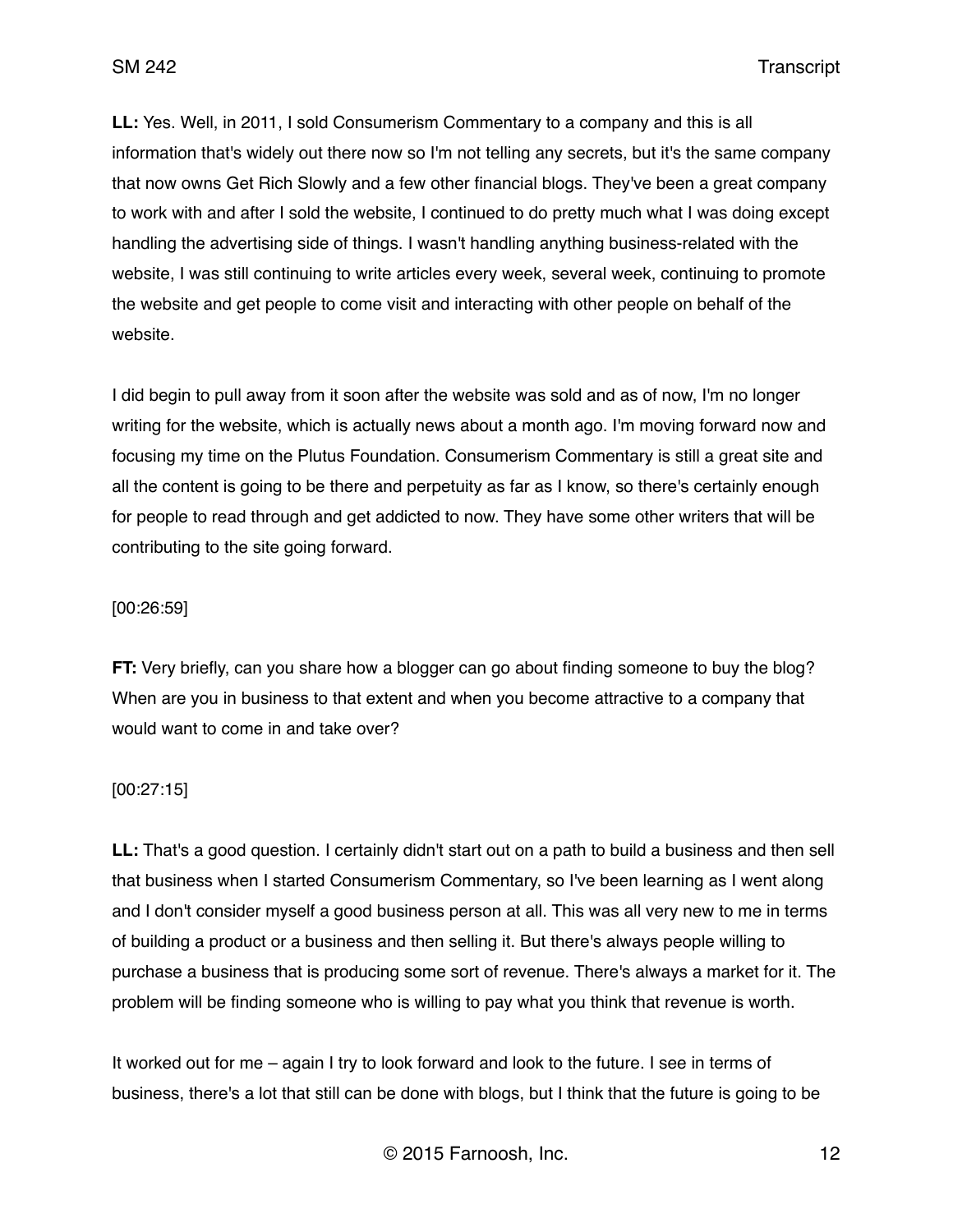more mobile, more mobile app related. I didn't see a clear transition path for Consumerism Commentary. I also saw a lot of risk in continuing a lot of the revenue for this particular website, was built on search engine traffic and that tends to be very volatile. There was this risk involved that a large company might feel that they're better able to handle that risk whether it's through diversity in different websites, or whether it's through the staffing necessary to make changes and to stay state-of-the-art.

I didn't feel prepared to do the things necessary to combat some of the issues that I was having with the stability of revenue and I was lucky and that the company that was interested was willing to pay a price that I felt that took some of the risk off my shoulders and ended up being a good deal for me. I think it was a good deal for the company as well although I think some of the fears that I had in terms of what would happen if I held on to the site, pretty much came true in terms of the competitiveness of search engine traffic, the need to diversify in order to maintain a good business.

To make a long story short, the ability to sell a business like a website depends on a lot of factors and the biggest one is whether someone is just willing to pay you what you think is the best price. A lot of bloggers will feel that their website is worth a lot more than a strong purchaser would be willing to pay. That could end up in a situation where these sites just don't get sold.

## [00:30:00]

**FT:** You have to be pretty reasonable. A lot of emotion goes into blogging, a lot of passion, so your judgment might be clouded as far as the actual value and these days, I think what's difficult is that there are so much over valuation when it comes to blog and any kind of financial tech service. I find that valuation stays half a billion, a billion. You might think that your blog is worth at least a million.

## [00:30:30]

**LL:** Part of the problem is that people read that websites do sell for seven or eight figures and there's not a lot of information around that to explain why they're valued at that range. So it

© 2015 Farnoosh, Inc. 13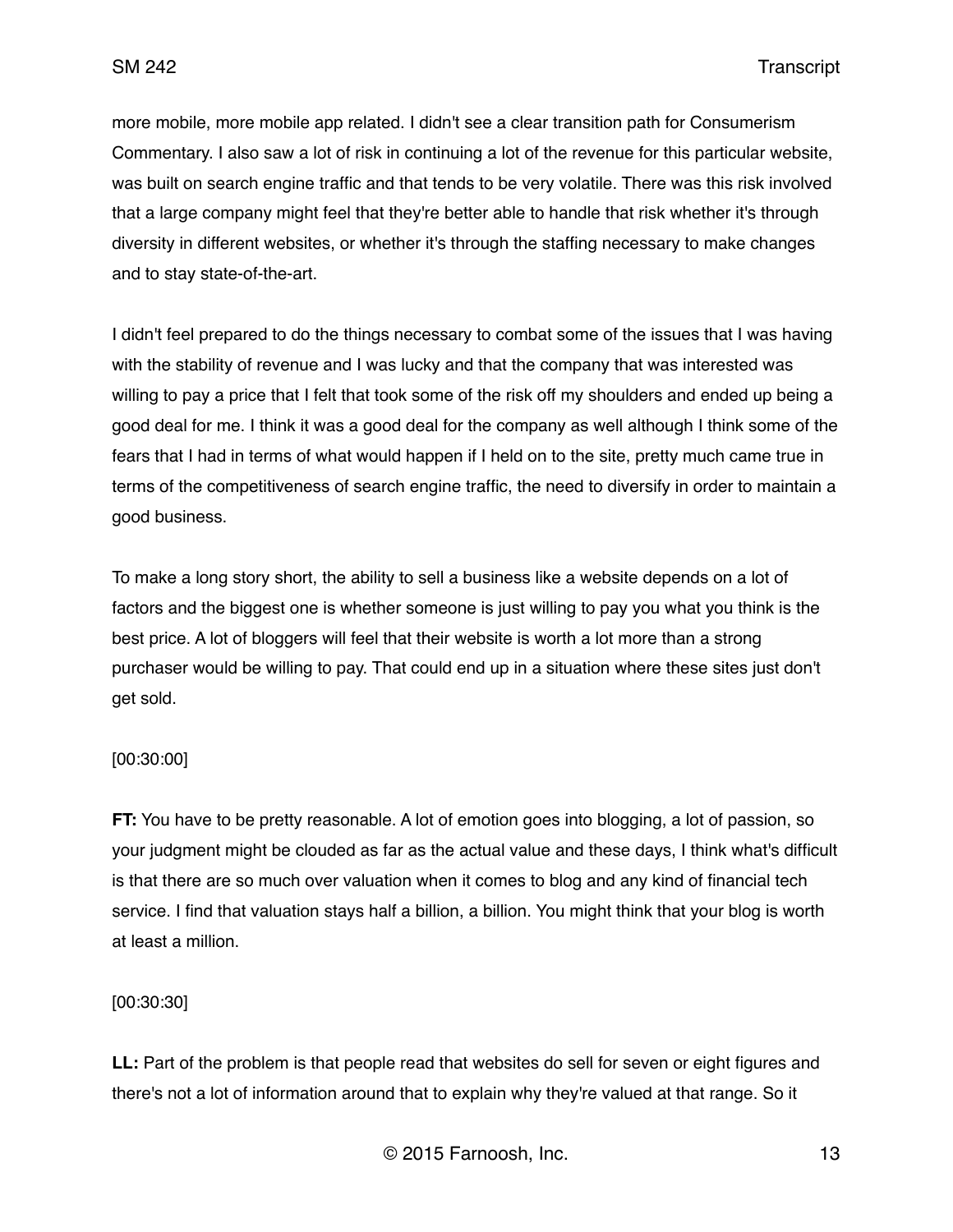makes it easy for other bloggers to think that, "There must be a market and I'm going to get \$1,000,000, or \$2,000,000, or \$10,000,000." I think it sets up some poor expectations. The valuations in the tech industry is definitely scary. I never want to call a bubble because I'm not an expert in people who call things that are generally wrong. It may not be in public companies like it was with the .com bubble, but definitely in venture capital, there's just so much money flowing and I think it clouds people's visions a little bit.

[00:31:29]

**FT:** Let's do some So Money fill in the blanks, Luke. Shall we?

[00:31:32]

**LL:** Sure.

[00:31:33]

**FT:** If I won the lottery tomorrow, let's say \$100,000,000, the first thing I would do is \_\_\_\_.

[00:31:40]

**LL:** Fund the foundation.

[00:31:42]

**FT:** That's right. And hopefully have some money left over to buy something fun.

[00:31:47]

**LL:** Yes, definitely. I've been renting and maybe it would be nice to settle down somewhere at some point. I just don't know where so we'll see.

[00:31:56]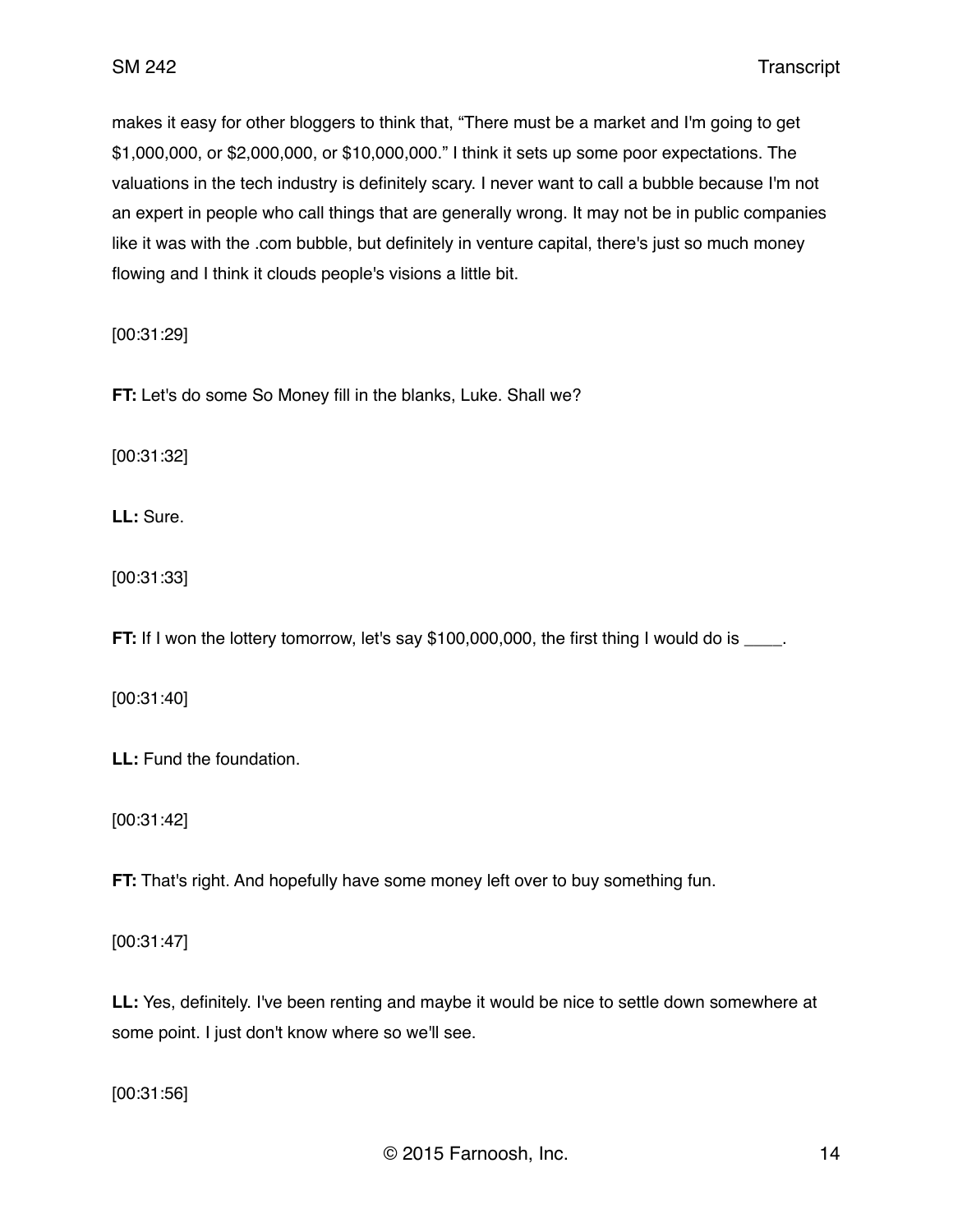**FT:** The one thing that I spend my money on that makes my life easier or better is \_\_\_\_.

[00:32:01]

**LL:** Blue Apron.

[00:32:03]

**FT:** Yes?

[00:32:04]

**LL:** Yes. I really like it. I'm a single guy living alone and I don't know how much you want me to go into detail in terms of...

[00:32:12]

**FT:** I know what it is, but a lot of our listeners might not. So tell us what it is.

[00:32:17]

**LL:** Well, it's basically an ingredient delivery service. Every week you'll get a shipment of fresh ingredients and recipes and you can cook meals for yourself. Basically one shipment a week last me the entire week and this way I don't have to go shopping for groceries, I don't have to put any thought into what I'm going to cook any particular week. It's just all laid out for me and it makes my life so much easier.

[00:32:44]

**FT:** And you learn how to cook which is another bonus to this, where if you're interested in that, it's another advantage instead of just ordering and take-in.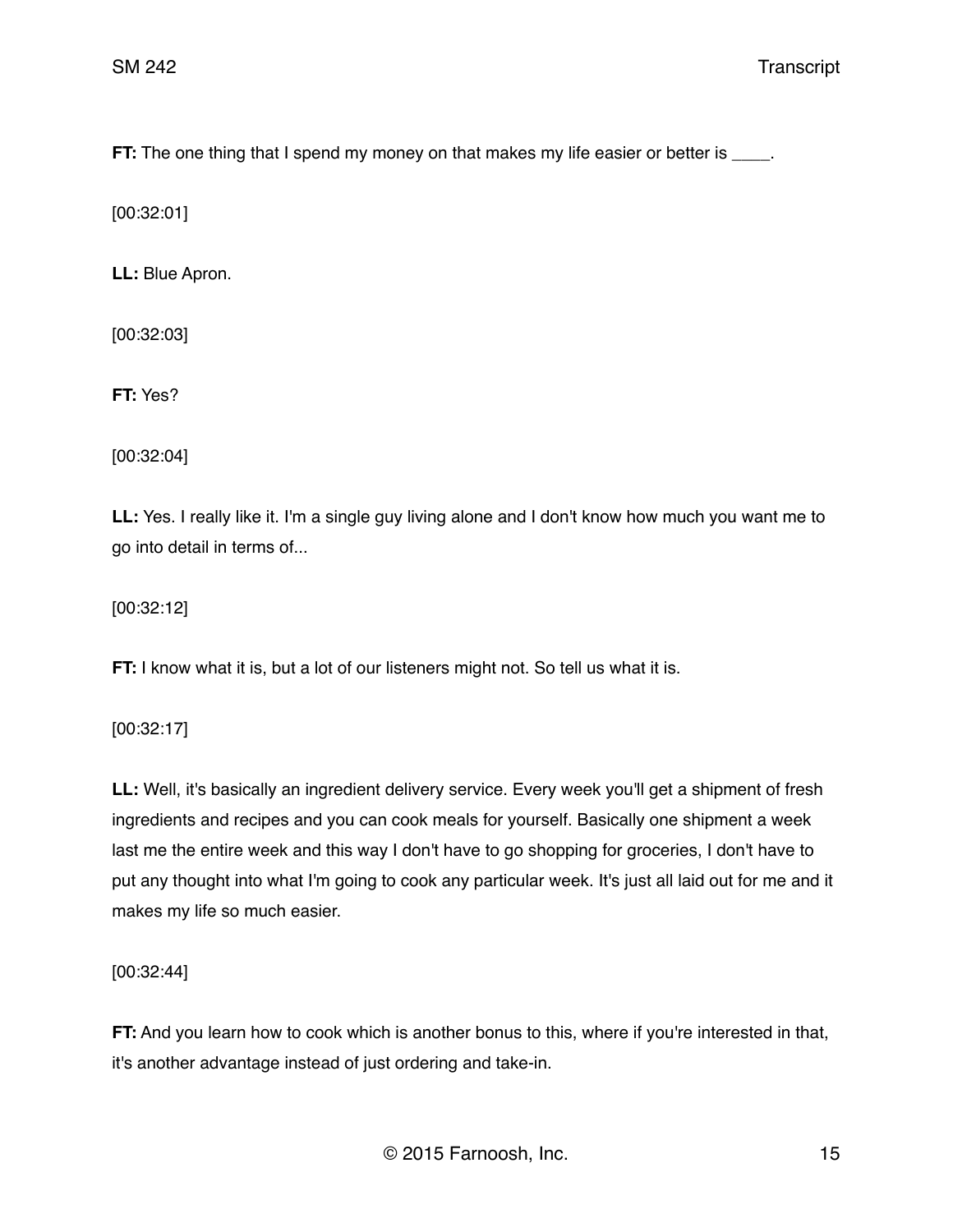[00:32:54]

**LL:** Yes, absolutely. I'm learning a lot about ingredients and what to do in order to make a meal tasty. It's been definitely a learning experience for me and it has made my life a lot easier.

[00:33:09]

**FT:** My biggest guilty pleasure is \_\_\_\_\_.

[00:33:16]

**LL:** I would say coin collecting. I haven't spend a lot of money on it recently, but I do enjoy just the hobby of it. Just having coins to look at once in a while. Not because it's money because it's an interesting art form.

[00:33:37]

**FT:** Yes, well, what do you collect typically?

[00:33:41]

**LL:** Lately I've been interested in cents and I've been interested in piece dollars. Those are probably some of my more interesting coins that I hold on to. Mostly just US coins, but yes, it's something I haven't had a chance to spend a lot of time with lately, but it's something that when I do spend some time on, I get some pleasure out of it.

[00:34:12]

**FT:** Cool. One thing I wish I had known about money growing up is \_\_\_\_\_.

[00:34:18]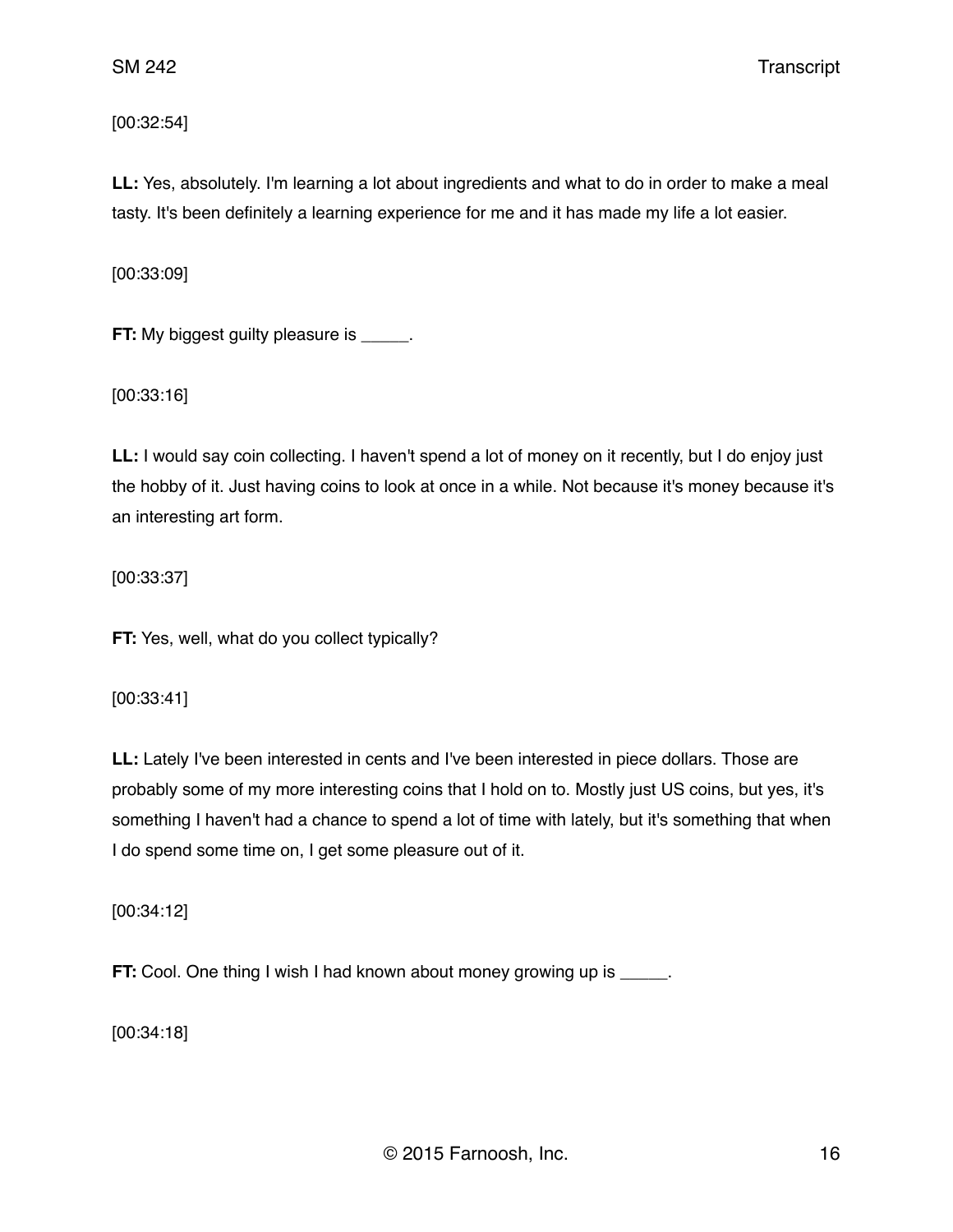**LL:** Just that money is more than just something to worry about when it goes wrong, but it's something that you need to pay attention to constantly.

[00:34:31]

**FT:** When I donate, I like to give to \_\_\_\_\_ because \_\_\_\_\_.

[00:34:35]

**LL:** I like to give to arts causes. Like I said, I studied music education in college. I'm very passionate about music, I'm very passionate about theatre and the arts – those are all causes that I enjoy and get a lot of pleasure out of, providing my time, treasure and talent as they say.

[00:34:55]

**FT:** And last but not least, I'm Luke Landes, I'm So Money because \_\_\_\_\_.

[00:35:01]

**LL:** Because I really love the financial blogging community and I'm always looking for ways to improve myself and always looking to help other people.

[00:35:17]

**FT:** Well, thanks, Luke, for all the help that you're providing us. Everybody, check out Plutusfoundation.org to learn more about how to get involved and congratulations. It's very exciting and looking forward to seeing you hopefully at the next FinCon.

[00:35:32]

**LL:** Absolutely. I'll be there and I'll be ready to have lots of fun with everybody.

[00:35:37]